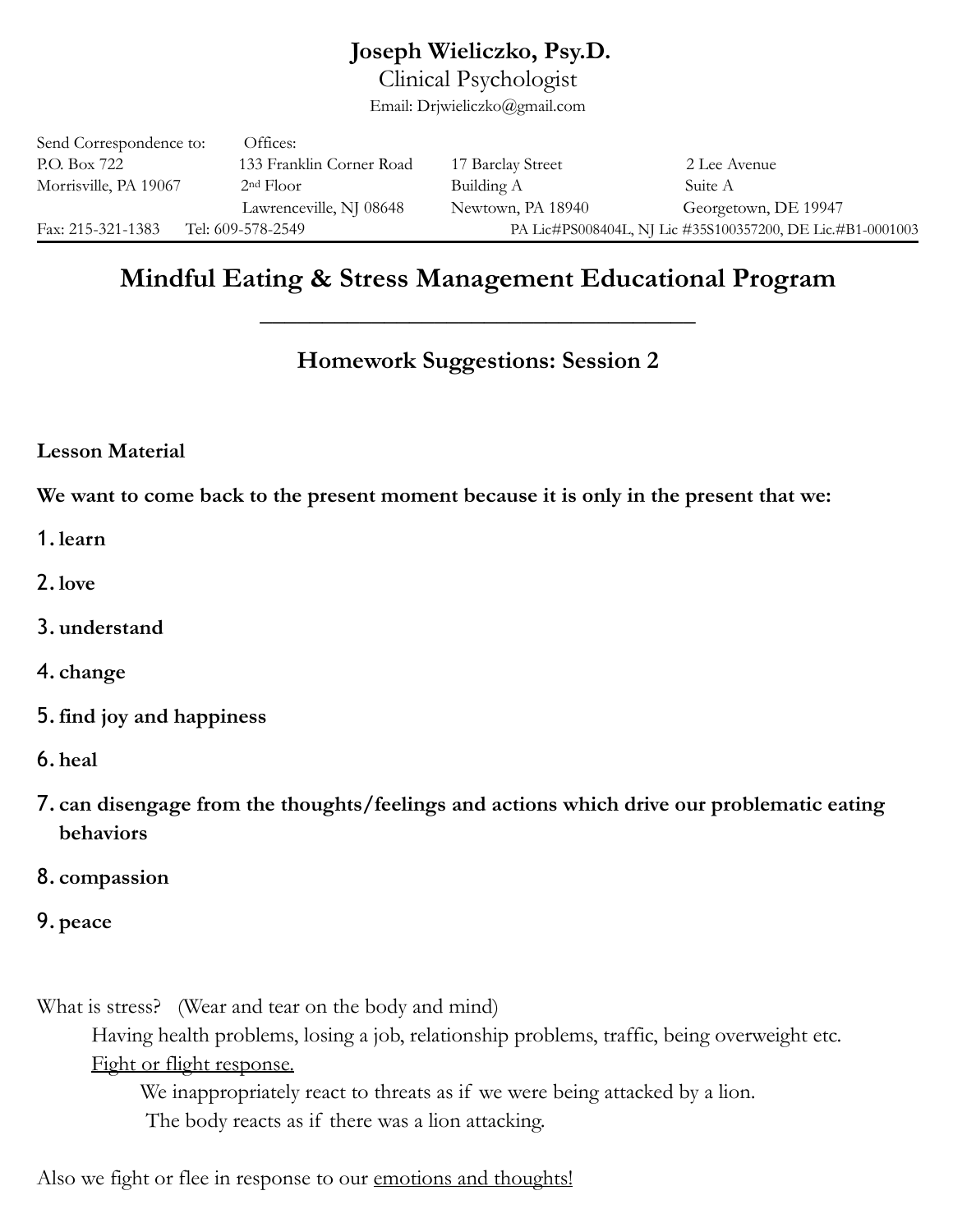**All stressors have one thinking in common:** a perceived sense of threat in someway. A threat to our sense of self, physical being, sense of control, status, security, well-being etc.

80-85% of doctor visits are necessitated by stress!

The degree of one's stress is due to your perception of the situation NOT the situation itself.

Misperception of a situation causes chronic and unnecessary stress.

"I am an old man and have known a great many troubles, but most of them never happened." Mark Twain

## **Another type of stress:**

Stress is, in part, our inability to accept and come to terms with the present moment.

- We want things to be different most of the time which causes a stress reaction.
- We are not in harmony with the present moment.

Stress causes one of two types of reaction: React vs Response Mode

## **React Mode:**

To **react** is to act quickly, mindlessly and without making a conscious choice (response) to a stressor.

- By distorting, exaggerating and getting carried away by our thoughts and feelings
- Automatic and habitual
- Deprives us of gaining understanding, acceptance, learn and insight into our thoughts/feelings and perceptions

## **Response Mode:**

To **respond** is to bring awareness, stillness, balanced thinking and choice to a stressful moment.

Offers us:

- understanding, acceptance and insight into our thoughts/feelings and perceptions Not:
- distort, exaggerated or carried away by our thoughts and feelings
- Automatic and habitual

Start to notice if you react to your thoughts or situations.

"Between stimulus and response there is a space. In that space is our power to choose our response. In our response lies our growth and our freedom."

-Unknown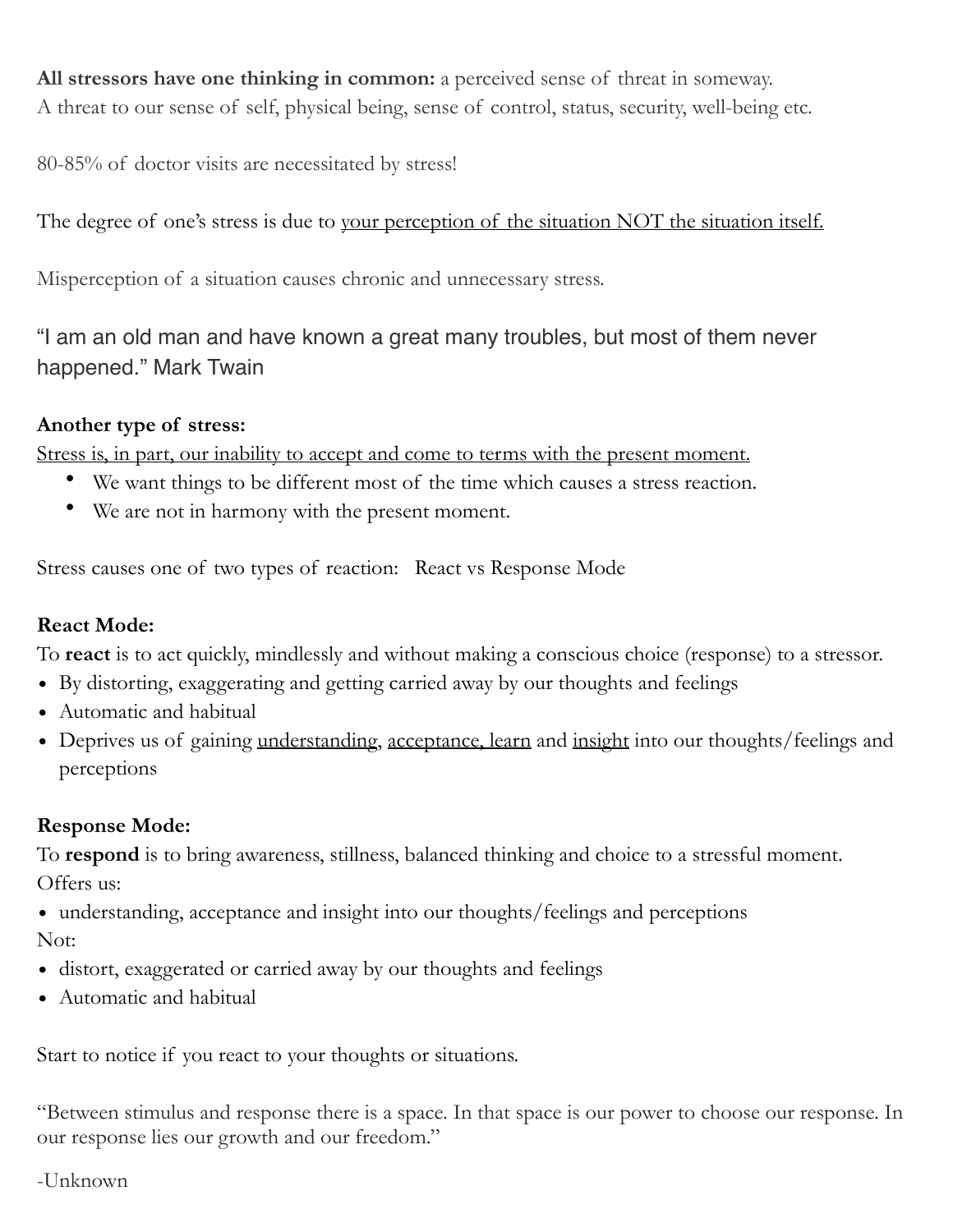### **How does stress affect our relationship to food?**

- We exercise less self-control.
- Our attitude toward food changes we care less about what is healthy or unhealthy to eat.
- We perceive less options and choice. Our thinking narrows Tunnel Vision
- Cortisol levels (a steroid hormone) increase when in a stressed state. It helps the body use sugar (glucose) and fat for energy. It increases the perception of hunger.
- When overly stressed: people tend to eat foods with more calories, more fat, more sugar etc.

We want to keep our stress level down in order to heal the body and improve our relationship to food.

- **1. Want to keep our stress level down in order to be less vulnerable to reactive eating.**
- **2. Keep the stress level down so the body experiences less damage.**

### **Ways to lower our stress level.**

- Exercise
- Getting enough sleep
- Practice daily formal meditation Helps to decrease reactivity and increase responsiveness Increases awareness which increases options Allows us to develop a state of stillness
- Eat healthy foods
- Connect with others
- Stay with awareness during a stressful moment if you have no answer, stay with the uncertainty. Expand the time between a stimulus (stressor) and your response.

## **Breathe through the moment!**

# Healing:

"Our ability to come to terms with things as they are." - Jon Kabat-Zinn

We care what we eat! We are what we pay attention to!

## **8 Types of Hunger\***

False hunger cues

- 1. Eye hunger: What you see influences your desire to eat.
- 2. Nose hunger: The smell of food can tempt you to eat more than you are hungry for.
- 3. Mouth hunger: The mouth's desire for pleasant sensations is insatiable.
- 4. Mind Hunger: The mind saying it wants to eat or not. Thoughts are NOT facts and do not reflect genuine hunger.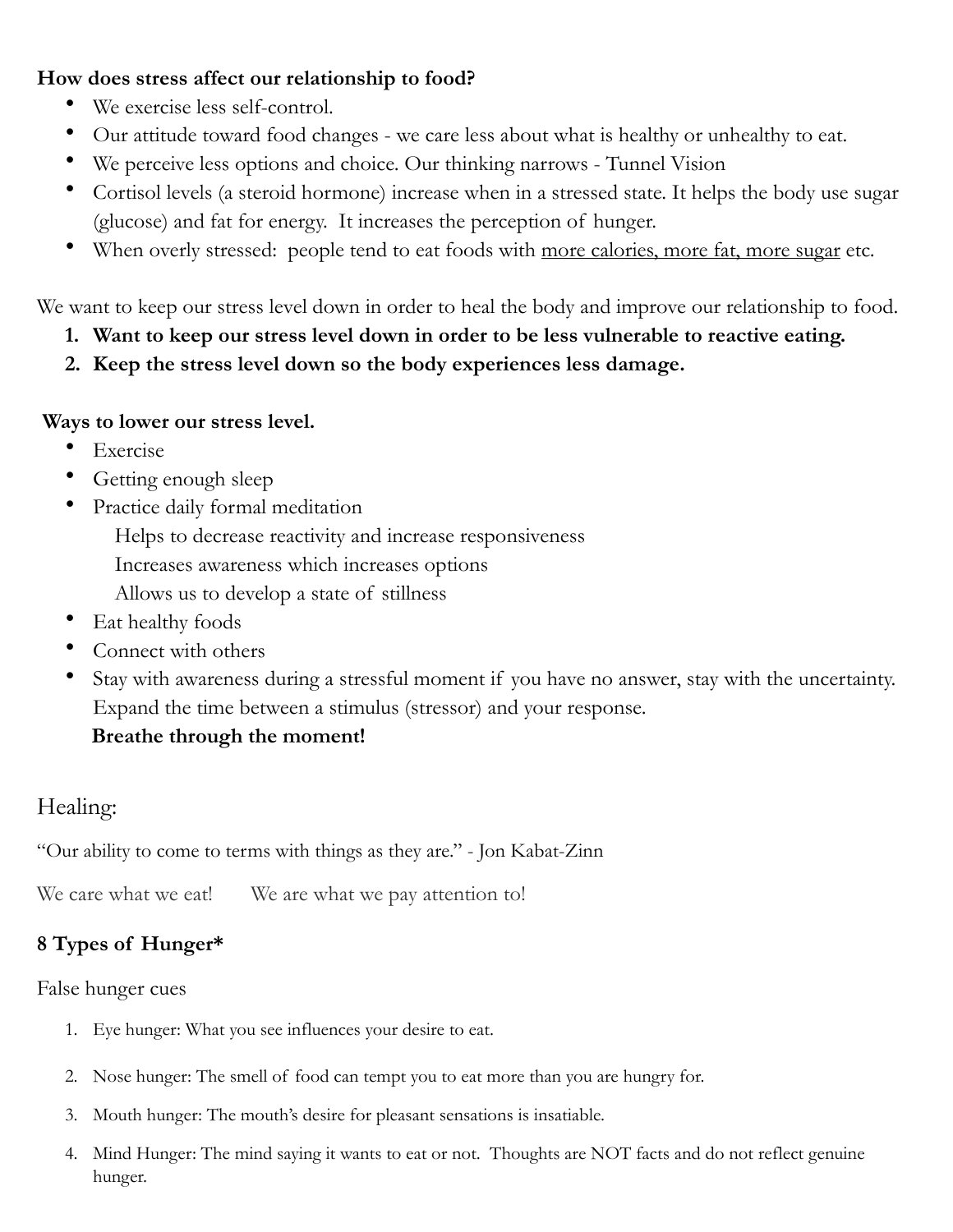- 5. Heart hunger: This food will comfort and satisfy me, or it will make me anxious, feel guilty etc. Emotional hunger can never be satisfied with food. The heart wants attention not food.
- 6. Ear hunger: The sound of food cooking or talking and describing the taste of food creates a false hunger cue.

### Genuine Hunger Cues:

- 7. Stomach hunger: The body's way of saying you are hungry.
- 8. Cellular Hunger: The body (the cells) saying it is hungry.

 \*Chozen Bays, J. 2009 *Mindful Eating: A guide to rediscovering a healthy and joyful relationship with food.* Shambala Publications: Massachusetts

## **Thoughts:**

- 35-48 thoughts per minute, 50,000 70,000 thoughts per day
- 2% of thoughts are Facts; 98% are beliefs, ideas, opinions, perceptions, & prejudices
- $70\%$  80% are negative

Given the negative and exaggerated nature of most thoughts creates a good reason to be in the body and grounded in the senses/present.

The more you indulge in judging, labeling and criticizing; the more you are reinforcing (wiring the brain) to process future experiences in this way. In this way you create unnecessary stress.

Solutions:

- Bring awareness, kindness, and non-judgment to your thoughts.
- Remember: **Thoughts are not facts! 98% of the time**
- Be in a state of observation of your thoughts, a scientist learning through observation (just watch them like a stream going by). Most thoughts are part of our reactive tendencies.
- Take note of how many times your thoughts turn out to be false.
- Quiz yourself:

1. It it true? 2. Is it 100% true? 3. Is there another way to look at this or understand it?

**"**If you don't take your thoughts so seriously, they won't take you so seriously."

- Jon Kabat-Zinn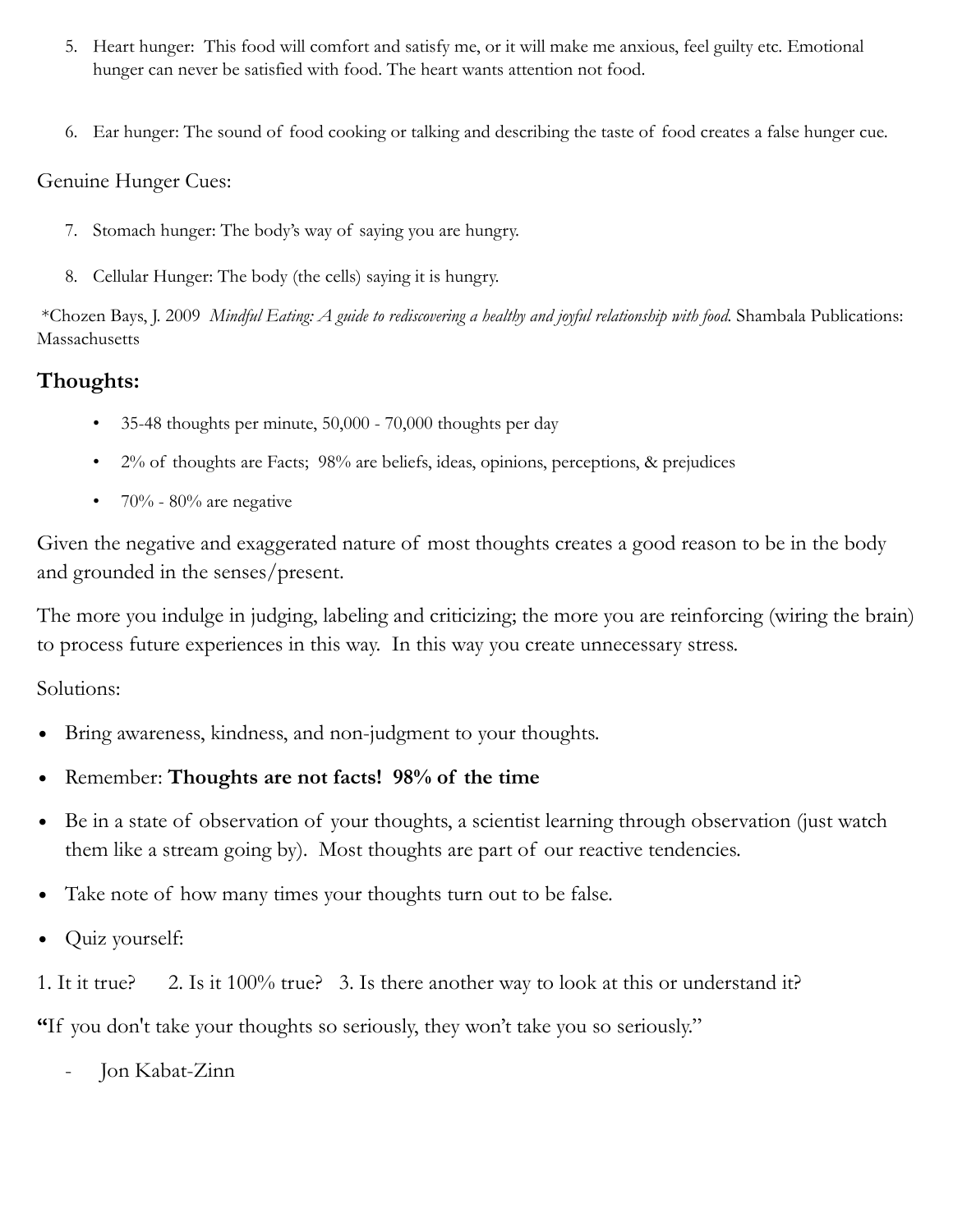# **Homework Suggestions:**

- 1. Continue meditating 5-10 minutes per day
- 2. Continue to be more aware as you eat and drink. Start with a deep breathe before eating or drinking.

It could be a cup of tea or coffee, bowl of soup, a piece of fruit, a cookie or an entire meal.

Use all of your senses: smell, sight, touch, taste, sound, movement, thoughts, feelings, etc. to experience eating.

#### Notice:

- How fast do you eat?
- How much food do you put in your mouth at a time?
- Which side of your mouth do you tend to place the food?
- Is the food chewy, soft, hot, cold, dense, etc.
- Do you get distracted by thoughts, worry, feelings, time pressures, etc.

There is nothing to do, other than to be aware; pay attention.

Notice if your hunger is false or genuine. What type of hunger is it: heart, mouth, eye etc.?

### **This week's quotes:**

#### **Stress**

So it can be particularly helpful to keep in mind from moment to moment that it is not so much the stressors in our lives but how we see them and what we do with them, how we are *in relationship* to them, that determines how much we are at their mercy. If we can change the way we see, we can change the way we respond and thereby dramatically lower stress and it's short- and long-term consequences for our health and well-being.

#### Jon Kabat-Zinn

Meditation is much less likely to be healing if we are using it as a way of getting somewhere, even to wholeness. From this perspective, you already are whole, so what is the point of trying to become what you already are? What is required above all is that we *let go into* the domain of being and reside in that wholeness with awareness, outside time. This is what is fundamentally healing.

Jon Kabat-Zinn

#### **Concentration**

Suppose you are offered a cup of tea, very fragment, very good tea. If your mind is distracted, you cannot really enjoy the tea. You have to be mindful of the tea, you have to be concentrated on it, so the tea can reveal its fragrance and wonder to you. That is why mindfulness and concentration are such sources of happiness. That's why a good practitioner knows how to create a moment of joy, a feeling of happiness, at any time of the day.

 $\sim$  Thich Nhat Hanh